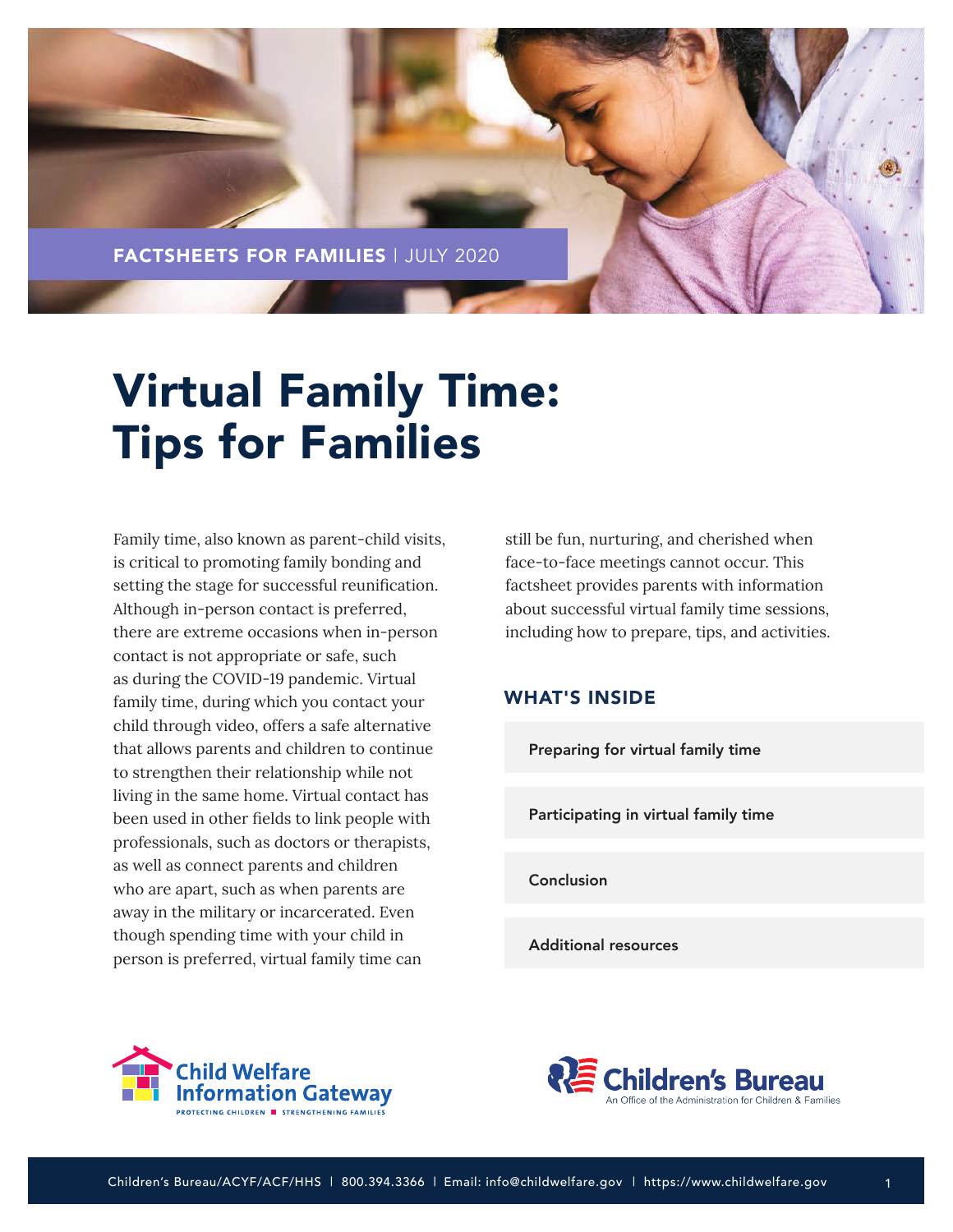# <span id="page-1-0"></span>PREPARING FOR VIRTUAL FAMILY TIME

Although the goals of virtual family time are similar to in-person family time, it will still take some additional preparation to make sure everything goes smoothly. Before your first virtual family time session, you should have a meeting with your caseworker to discuss your expectations and concerns and theirs—and how the session will be run. When you talk with your caseworker, find out about the technology you'll need to participate, if there are any changes to when the sessions will occur and how long they will last, who will be present, what the back-up plan is if the virtual platform isn't working correctly, etc. You also may want to discuss activities for the session if you're nervous about what to do. (See Engaging Your Child During Virtual Family Time in this factsheet for tips and activities.) If you haven't met your child's foster parents yet, you can ask your caseworker to set up a meeting. This will allow you to get to know each other and talk about the virtual family time.

If this is a change for you or your child, the switch to virtual family time may cause a variety of emotions, including disappointment, sadness, or nervousness. You also may be concerned about how virtual family time may affect when you will be able to reunify with your child or how your privacy will be protected during visits. Discuss these issues and concerns with your caseworker or other professionals who are supporting you, such as a therapist or attorney.

Additionally, depending on your living situation, it may be challenging to find a location that you feel comfortable sharing with others or that is private. If you have any concerns, speak with your caseworker so they can help you find an agreeable solution.

The following sections go into more detail about some preparation activities for your virtual family time.

## HAVING THE RIGHT TECHNOLOGY

In order to participate, you'll need three things:

- A **device** that allows for video chats, such as a smartphone, computer/laptop, or tablet (such as an iPad)
- The **app** that will be used (e.g., Zoom, Skype)
- **An** internet connection (such as through Wi-Fi, your cell phone data plan, broadband, etc.)

If you do not have access to all three of these items, you should immediately contact your caseworker so they can help you obtain them. There may be resources available to help, such as **[EveryoneOn](https://www.everyoneon.org/)** and the **Federal** [Communications Commission Lifeline](https://www.fcc.gov/consumers/guides/lifeline-support-affordable-communications)  [program](https://www.fcc.gov/consumers/guides/lifeline-support-affordable-communications) as well as State and community programs. Remember, not all apps are available on every device, so you should make sure your device is able to download it.

If you haven't used the app or device before, you may want to schedule a test session with your caseworker or someone else to make sure everything runs smoothly.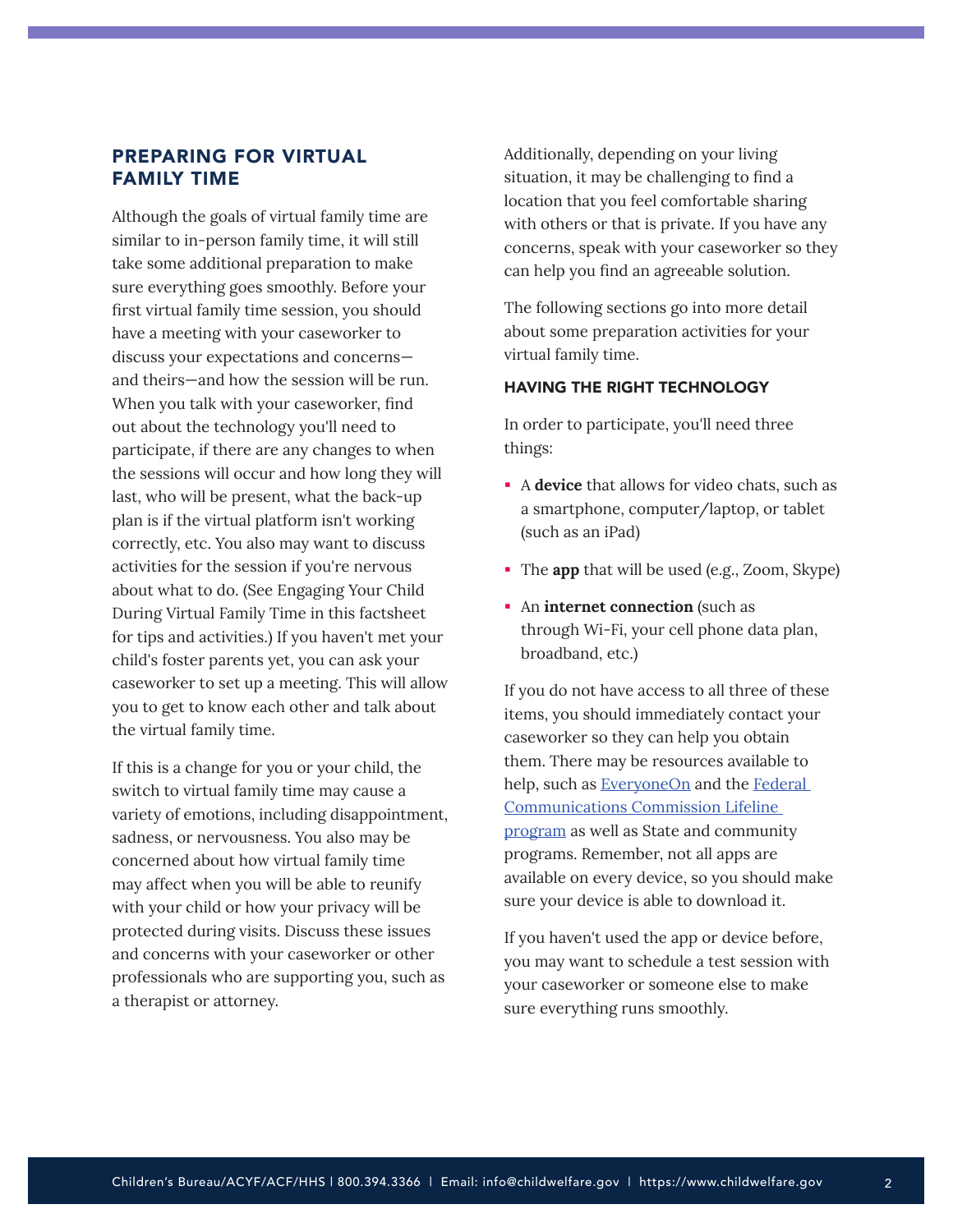## SCHEDULING THE SESSIONS

If the existing family time schedule doesn't work for you, let your caseworker know. During times of crisis, such as the COVID-19 pandemic, your personal or work schedule may change, or your access to devices or the internet may be affected. It's also possible that your caseworker may want to adjust the schedule to better meet your child's needs. For example, younger children may have a shorter attention span for virtual family time, so shorter, more frequent visits may work better. If the schedule is adjusted, make sure your total weekly time remains the same. For example, if your case plan includes two weekly sessions for 1.5 hours each (3 hours total), it may be okay to have three 1-hour sessions per week for virtual family time (still 3 hours total). Also, if you have multiple children living in the same foster home, your caseworker may want to consider whether the virtual family time should occur with them separately or together. Depending on the children themselves and their age differences, it may be difficult for them to share a screen or get enough time with you. If you have questions or concerns about the schedule or ensuring you have enough contact with your children, speak with your caseworker and/or attorney.

#### FAMILY TIME SUPERVISION

Whether your family time is supervised or unsupervised may follow the same guidelines as in-person sessions, but it's possible that could change, either due to agency policy regarding virtual family time or the circumstances of the visit. For example, young children may not be able to participate in

virtual family time on their own, so a foster parent, sibling, or someone else may need to assist.

#### BACK-UP PLANS

Even if you and your caseworker have discussed how you will join the session and what to expect, you should still make sure there is a back-up plan in case there are any technological or other issues that pop up. For example, what will you do if your device is not working? Hanging up and calling back or restarting the call often fixes technical issues, but this may not resolve them every time. Is there another device you could use? Is there a back-up time set up? What if your child's or the caseworker's device isn't working? Are you able to switch to a phone call for the family time session? Hopefully everything will run smoothly, but it's best to have a plan in place for all the what-ifs.

#### Video Chats and Young Children

Did you know that even children under 2 years old can learn through video chats? Researchers have found that children under 2 can [learn new words](https://doi.org/10.1111/cdev.12166) in video chats. Children under 2 also can [pay](https://doi.org/10.1111/desc.12430)  [attention and respond](https://doi.org/10.1111/desc.12430) to these chats and later recognize someone in person who they had only previously met virtually. Also, even though the American Academy of Pediatrics discourages the use of screens for children under the age of 18 months, it makes an exception for video [chatting](https://pediatrics.aappublications.org/content/138/5/e20162591).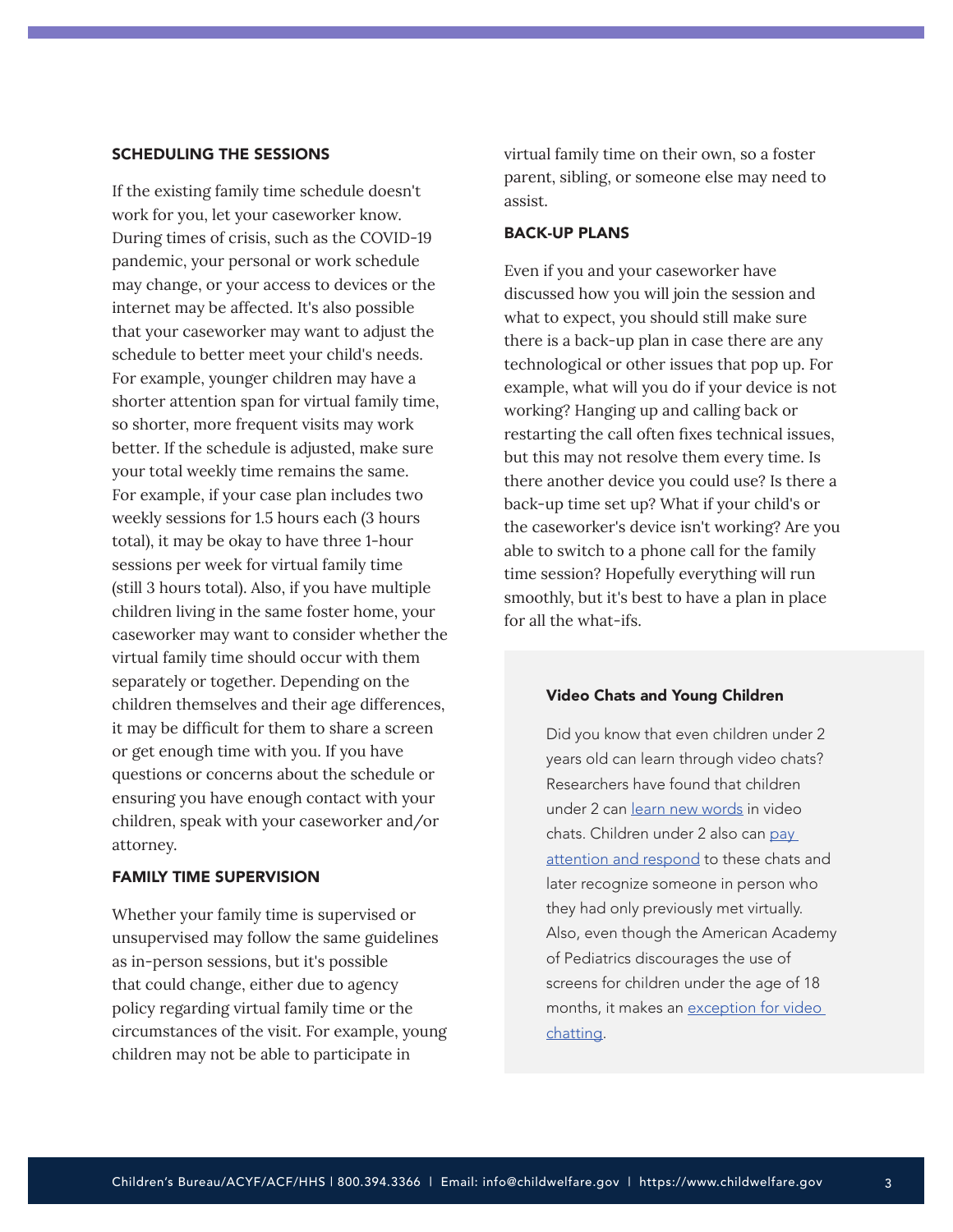# <span id="page-3-0"></span>PARTICIPATING IN VIRTUAL FAMILY TIME

Although there are similarities between inperson and virtual family time, virtual family time will likely be a different experience than what you're used to or what you expected. This section provides tips to make virtual family time sessions run as smoothly as possible and tips and activities for spending time with your child during the sessions.

## GENERAL TIPS FOR SUCCESSFUL VIRTUAL FAMILY TIME

These tips will help improve the communication you have with your child and others during virtual family time:

- Avoid bright lights (e.g., a sun-filled window, a large lamp) behind you to prevent backlighting, which can make it hard for others to see you on the screen.
- Make sure your device has enough battery charge to last throughout the visit and have a charger handy in case it runs out.
- Use nonverbal cues (e.g., hand gestures, nodding) in addition to talking.
- Remember, however, that some nonverbal cues (e.g., subtle facial expressions, gestures that take place offscreen) may be harder for your child to see on a screen, which could lead to miscommunication.
- Remember to protect your privacy.
	- Items in the background (e.g., papers with personal information) may be visible to others, so move items that are behind or next to you as needed.
	- People nearby may be able to overhear conversations, so some participants may want to consider using a headset or earbuds with a microphone. This is not recommended for children age 3 and younger, and this may not be possible if multiple people need to listen at once.
- Reduce possible distractions around you (e.g., silence your phone's ringer, close the door if there are others in the home).
- Try not to multitask during the visit, which may frustrate your children.
- Try to place the camera so that it is pointed directly at your face. The supporting adult should ensure that the camera is picking up your child's face. If your child is young, such as a toddler, a mobile device (if available) may be helpful so that it's easier to follow your child's movement.
- Gather any materials or props for the session (e.g., books, pictures).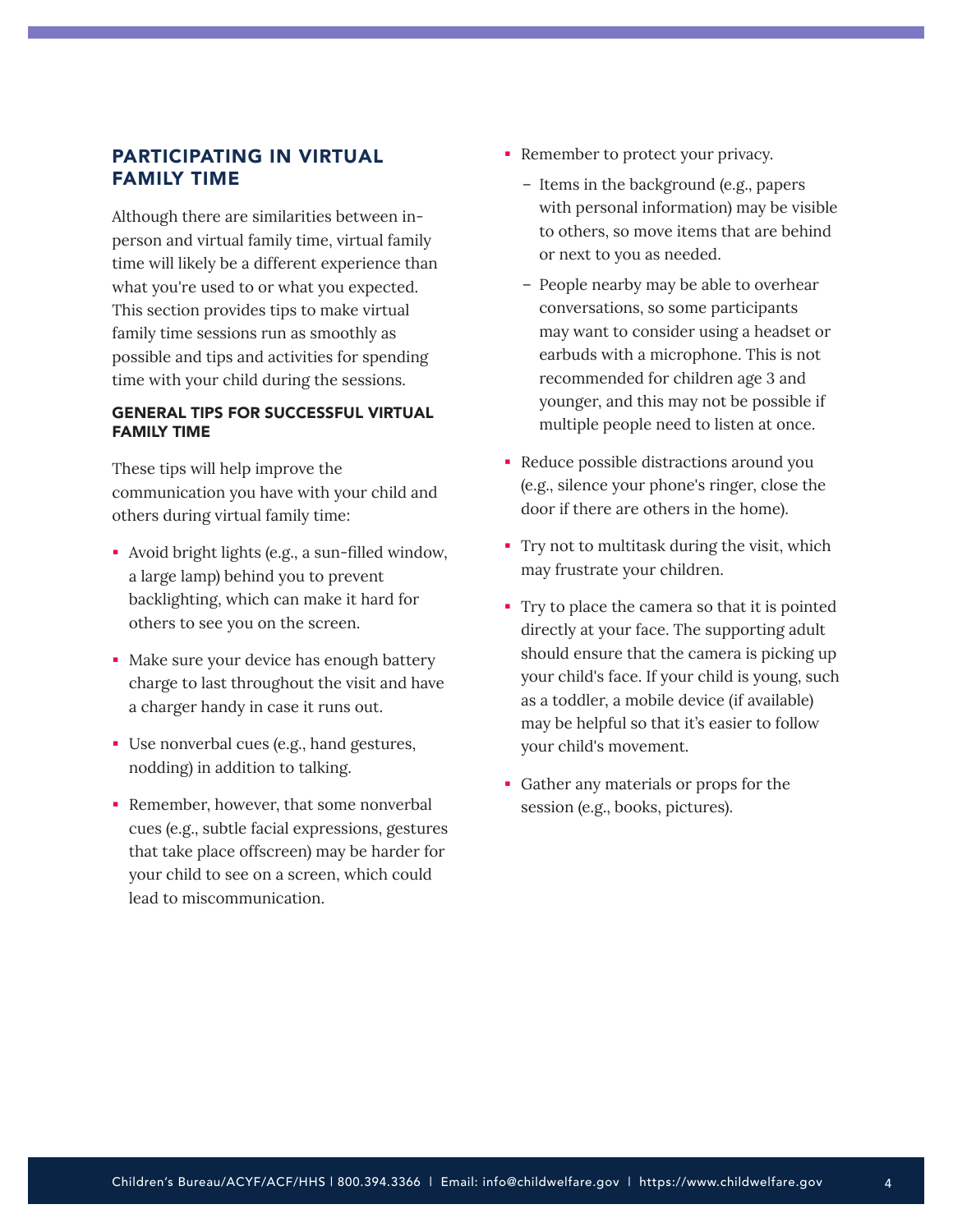## ENGAGING YOUR CHILD DURING VIRTUAL FAMILY TIME

You may need to adjust how you interact with your child during virtual family time. To help better engage your child and increase their attentiveness, you can use a variety of strategies, including shifting how you communicate with your child, games, and other activities. Here are some tips for how you can better engage your child during virtual family time:

- Since you are not able to touch your child to show physical affection, you may need to emphasize other types of communication, such as facial expressions, smiling, and laughing. Additionally, you can describe or act out the physical touch (e.g., saying "mommy is hugging you right now" while hugging your arms around herself) or request that the foster parent use physical actions on their end that match what you are saying (e.g., hugging the child, wiggling your child's toes while you sing "this little piggy").
- For young children, you can use the same hello and goodbye routine each time to help frame the family time session and provide closure at the end. It may be helpful to have a goodbye ritual to help toddlers and young children experience the end of the visit in a positive way, such as encouraging the child—if old enough—to press the button that ends the session after they say goodbye out loud. It may take a few tries to find the best ritual for your child.
- Follow your child's lead. If they appear to be losing attention with one activity, move to another, or perhaps you could change locations (e.g., moving from the family room to a bedroom or outside).
- Encourage your child to show affection across the screen (e.g., blow kisses).

Just as with in-person family time, a mix of talking and activities may help engage your child and strengthen your interactions. The activities you choose should reflect your child's age and developmental level. Your caseworker may be able to help you select appropriate activities, too. Here are some examples of activities parents can plan for their family time:

- Ask the foster parent to place toys in the room with your child so you can watch and react to them playing.
- Use props, such as toys or other items from your home, to show your child.
- Sing or play music together.
- Have a snack or meal together.
- Read a book to your child or, if they can, have them read to you.
- Ask them to give you a tour of the home they're in or their room.
- Guide the child through an art project or color together.
- Bake or cook together (e.g., one person reads the recipe while the other takes the actions).